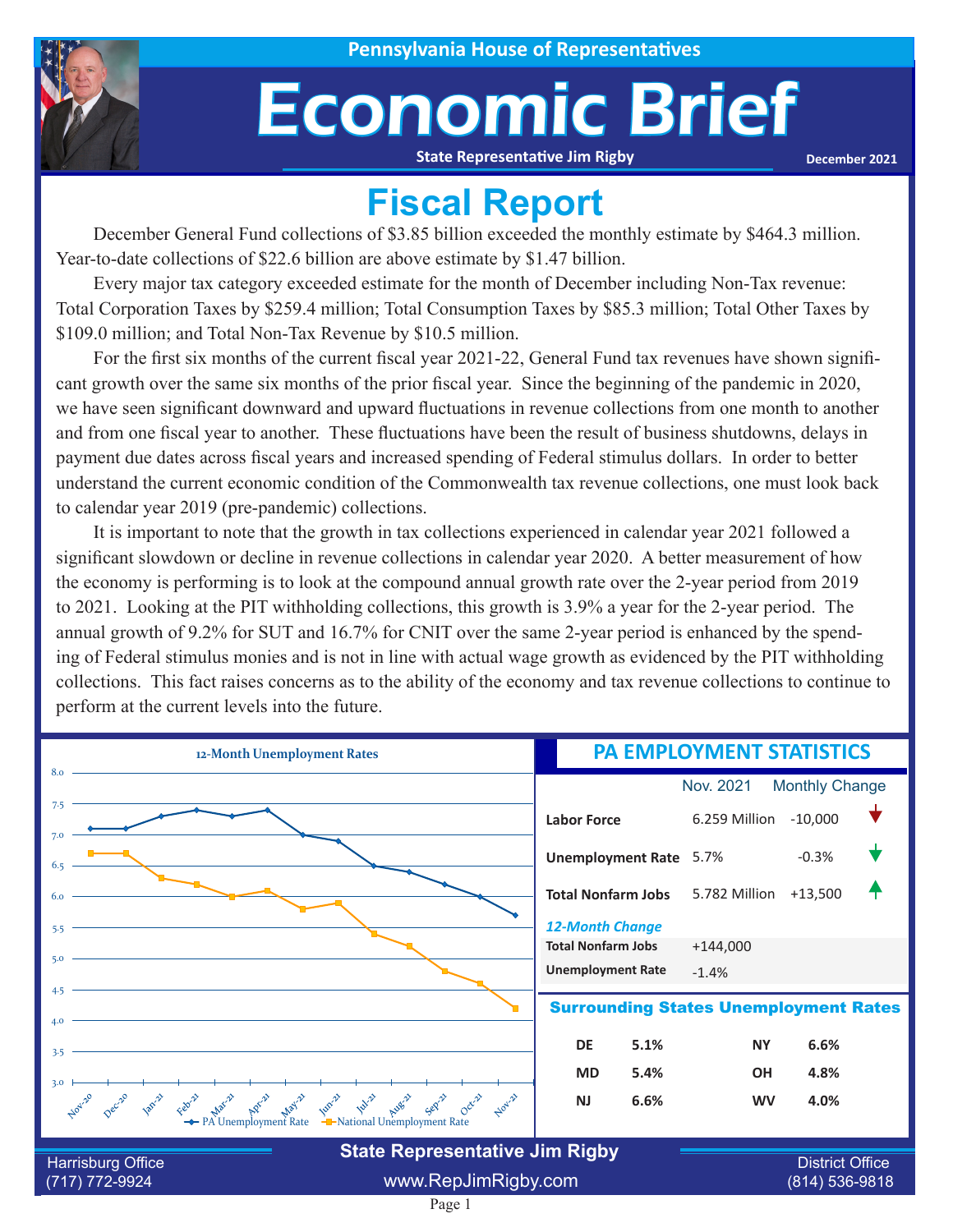|                | <b>Pennsylvania House of Representatives</b>                                                                                                                                                                                                                                                                          |                        |
|----------------|-----------------------------------------------------------------------------------------------------------------------------------------------------------------------------------------------------------------------------------------------------------------------------------------------------------------------|------------------------|
|                | <b>Economic Brief</b>                                                                                                                                                                                                                                                                                                 |                        |
|                |                                                                                                                                                                                                                                                                                                                       |                        |
|                | <b>State Representative Jim Rigby</b>                                                                                                                                                                                                                                                                                 | December 2021          |
| 6,400          | Pennsylvania Employment                                                                                                                                                                                                                                                                                               |                        |
|                |                                                                                                                                                                                                                                                                                                                       |                        |
| 6,200<br>6,000 |                                                                                                                                                                                                                                                                                                                       |                        |
| 5,800          |                                                                                                                                                                                                                                                                                                                       |                        |
| 5,600          |                                                                                                                                                                                                                                                                                                                       |                        |
| 5,400          |                                                                                                                                                                                                                                                                                                                       |                        |
| 5,200          |                                                                                                                                                                                                                                                                                                                       |                        |
| 5,000          |                                                                                                                                                                                                                                                                                                                       |                        |
| 4,800          | *Source: PA Labor & Industry Center for Workforce Information & Analysis                                                                                                                                                                                                                                              |                        |
|                | November's unemployment report shows a slight increase in employment but a greater exit                                                                                                                                                                                                                               |                        |
|                | from the labor force. There are approximately 300,000 fewer people working in Pennsylvania<br>than before the pandemic. Pennsylvania's workforce participation rate of 60.9 is the lowest it                                                                                                                          |                        |
|                | has been since July of 1987.                                                                                                                                                                                                                                                                                          |                        |
| 64             | Pennsylvania Labor Force Participation Rate                                                                                                                                                                                                                                                                           |                        |
|                |                                                                                                                                                                                                                                                                                                                       |                        |
| 62             |                                                                                                                                                                                                                                                                                                                       |                        |
|                |                                                                                                                                                                                                                                                                                                                       |                        |
| 61             |                                                                                                                                                                                                                                                                                                                       |                        |
| 60             |                                                                                                                                                                                                                                                                                                                       |                        |
| 59             |                                                                                                                                                                                                                                                                                                                       |                        |
|                | *Source: PA Labor & Industry Center for Workforce Information & Analysis                                                                                                                                                                                                                                              |                        |
| 58             | ری کے بھی کھیلا کر بھی گھر کر گئی گھر کر کھیلا کر بھی کھیلے کے بھیل کر کھیلا کر کھیلا کر کھیلا کر بھی کھیلا کر<br>مقامتی کے بارے کی کھیلا کر بھی کہ بھی کہ بھیل کر کھیلا کر بھی کھیلا کر بھی کھیلا کر کھیلا کر کھیلا کر بھی کھیل<br>Pennsylvania Labor Force Participation Rate<br>-US Labor Force Participation Rate |                        |
|                | <b>State Representative Jim Rigby</b><br><b>Harrisburg Office</b>                                                                                                                                                                                                                                                     | <b>District Office</b> |
|                |                                                                                                                                                                                                                                                                                                                       |                        |